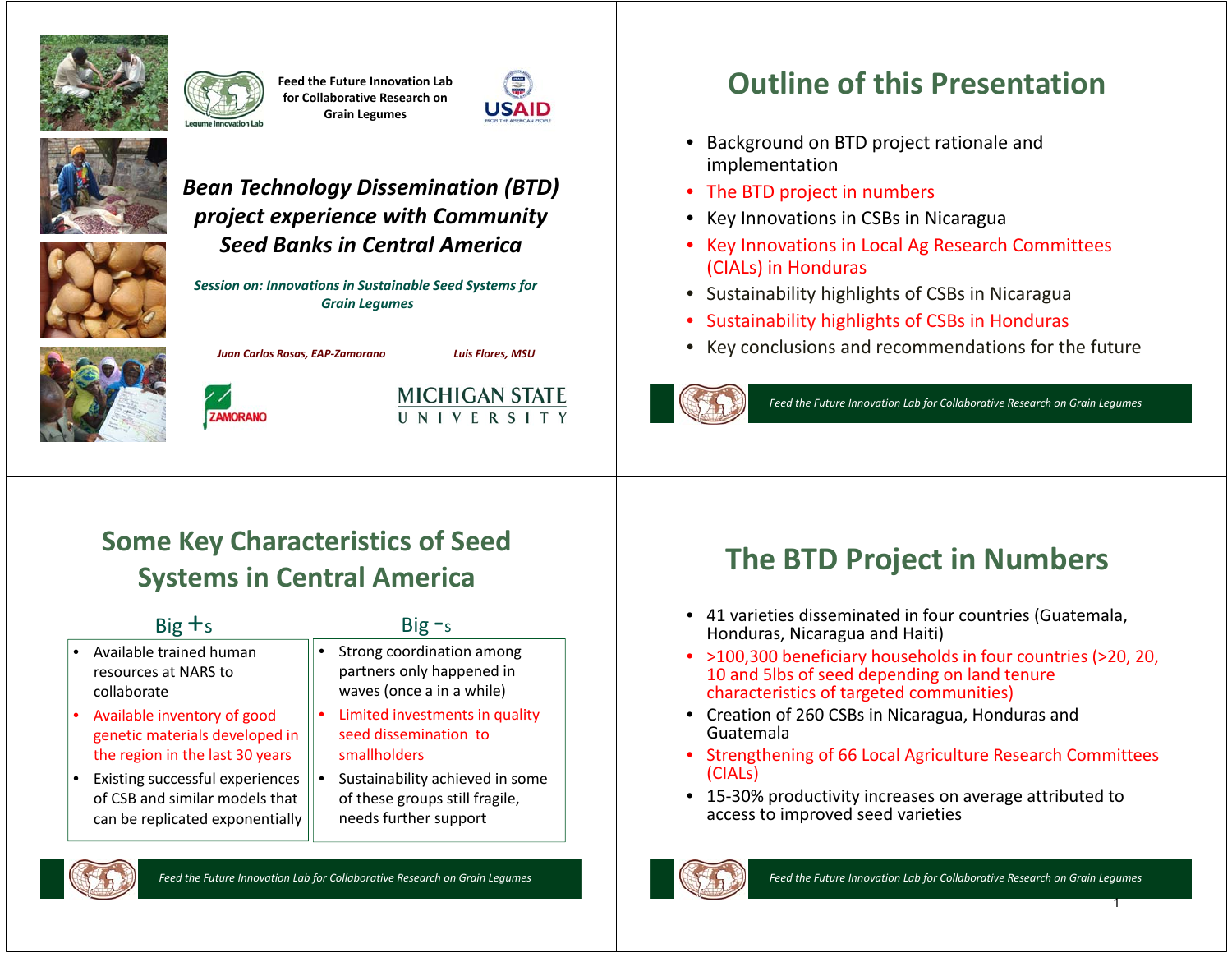### **Key Innovations in CSBs in Nicaragua**

• Facilitating access to "registered seed" of a traceable source for a large number of CSBs (scaling up the concept from 5 existing CSBs in 2009 to 220 in 2014





*Feed the Future Innovation Lab for Collaborative Research on Grain Legumes*

### **Key Innovations in CSBs in Nicaragua**

• Strong collaboration with NARS to monitor seed production during key phases of the crop





*Feed the Future Innovation Lab for Collaborative Research on Grain Legumes*

#### **Key Innovations in CSBs in Nicaragua**

• CSB is responsible for disseminating seed to 50 farmers (20lbs/farmer) or more in some regions instead of NGO/NARS



*Feed the Future Innovation Lab for Collaborative Research on Grain Legumes*

#### **Key Innovations in CSBs in Nicaragua**

• Low investment cost to start-up a new CSBs (circa \$320/Ha/ first season, \$190 the following season)





*Feed the Future Innovation Lab for Collaborative Research on Grain Legumes*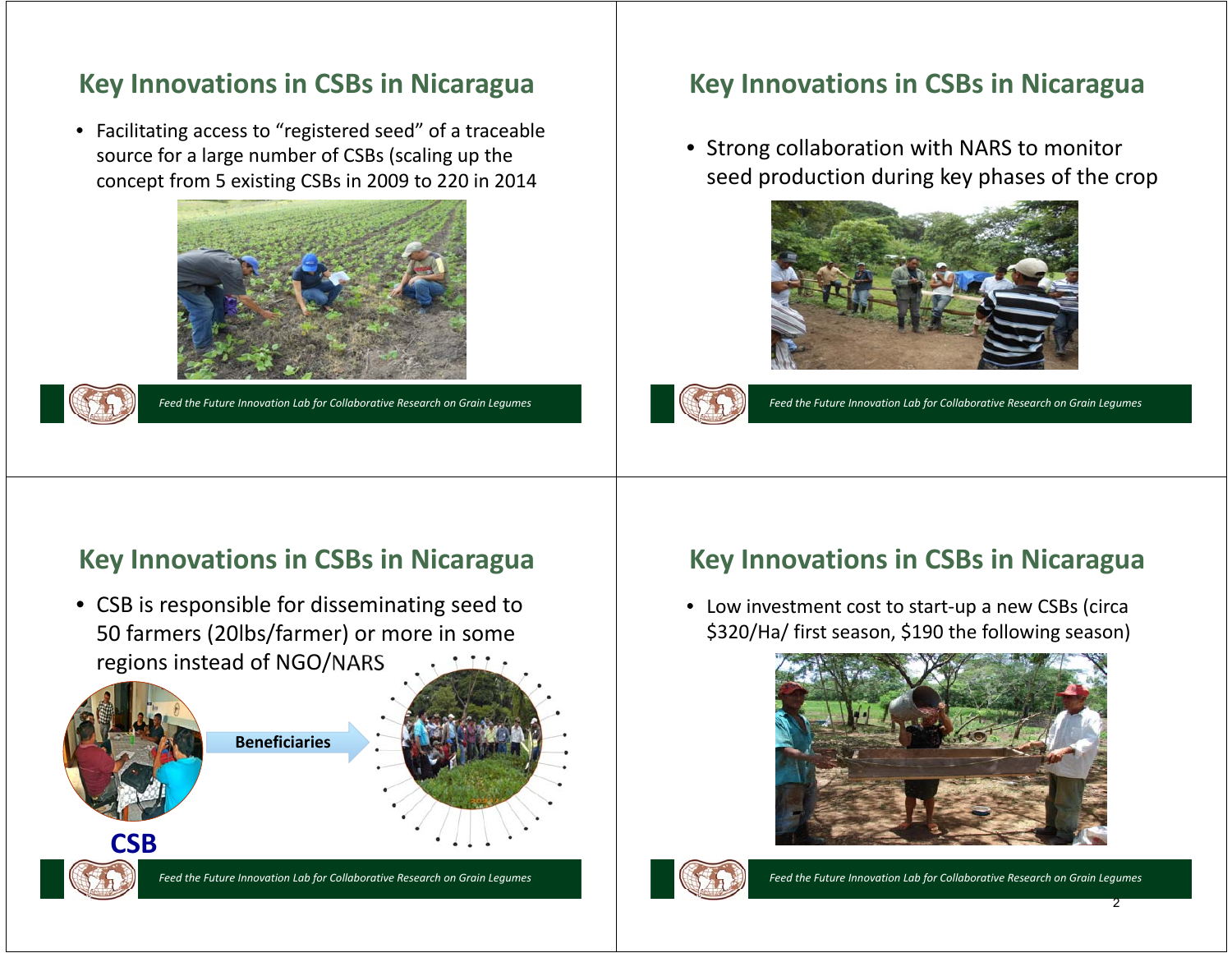### **Key Innovations in CIALs in Honduras**

• Disseminate seed of high performance varieties through loans, trade-in, financing or other mechanisms according to the situation of each community





*Feed the Future Innovation Lab for Collaborative Research on Grain Legumes*

### **Key Innovations in CIALs in Honduras**

• For advanced CIALs, increase capacity to produce bean seed (quality, volume, logistics) as a source of income for their members





*Feed the Future Innovation Lab for Collaborative Research on Grain Legumes*

### **Key Innovations in CIALs in Honduras**

• Stronger branding and better packaging to reinforce the appreciation of farmers for the CIAL-produced seed





*Feed the Future Innovation Lab for Collaborative Research on Grain Legumes*

#### **Key Innovations in CIALs in Honduras**

• Some CIAL's venturing in seed sales beyond their community positioning the group as a permanent supplier of high quality seed







*Feed the Future Innovation Lab for Collaborative Research on Grain Legumes*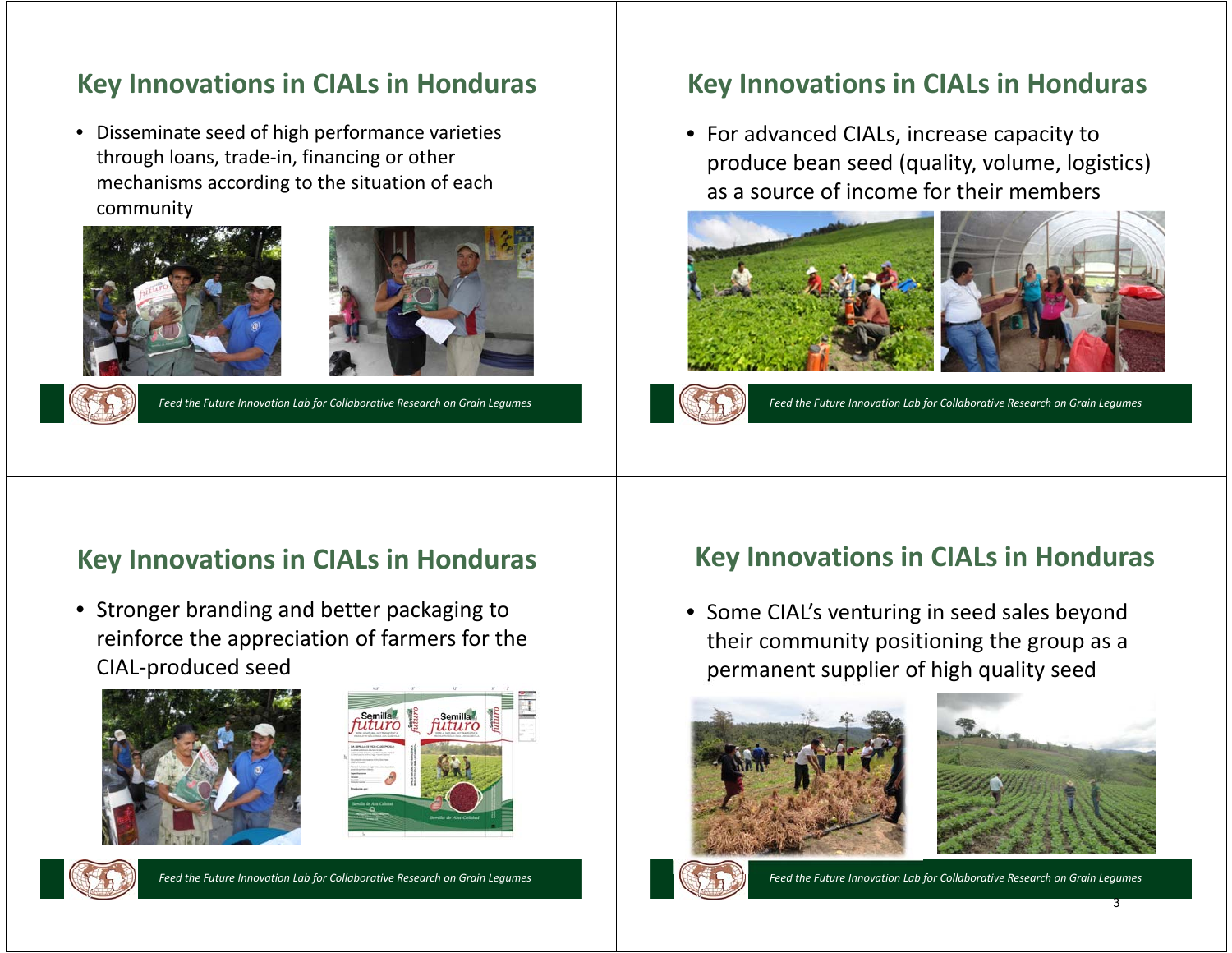### **Key Innovations in CIALs in Honduras**

• Empowering CIALs to become "technology dissemination centers" such as use of Rhizobium inoculum and organic fertilizers





*Feed the Future Innovation Lab for Collaborative Research on Grain Legumes*

## BTD Project Lessons Learned in Achieving Sustainability

- Community-based seed production is a sustainable model, but success rates are still modest
- Not every community was eager to work in groups and just for the common good
- Communities that figured out how to recover costs and **generate profits** will continue with this activity (applicable to CSBs and CIALs)



*Feed the Future Innovation Lab for Collaborative Research on Grain Legumes*

# **BTD Project Lessons Learned in Achieving Sustainability**

- The model of CSBs has many variations according to each community's situation. For example:
	- CSBs of only one or two members responsible for production and dissemination of seed were not atypical and the most effective
	- Large groups were the most inefficient needing more supervision/support to move forward (more intensive monitoring by project partners)



# **Conclusions**

- • After 3.5 years, the project is over as of March 2014 with very positive results
- Investing in a forming a high number of CSBs was important to generate lessons learned across a wide variety of communities and situations
- Only about 27% of established CSBs in Nicaragua (64) have confirmed they will continue with seed production on their own with close monitoring from NARS and supplies of registered seed
- • Most of the 66 CIALs will continue their activities with the support of Zamorano and local NGOs